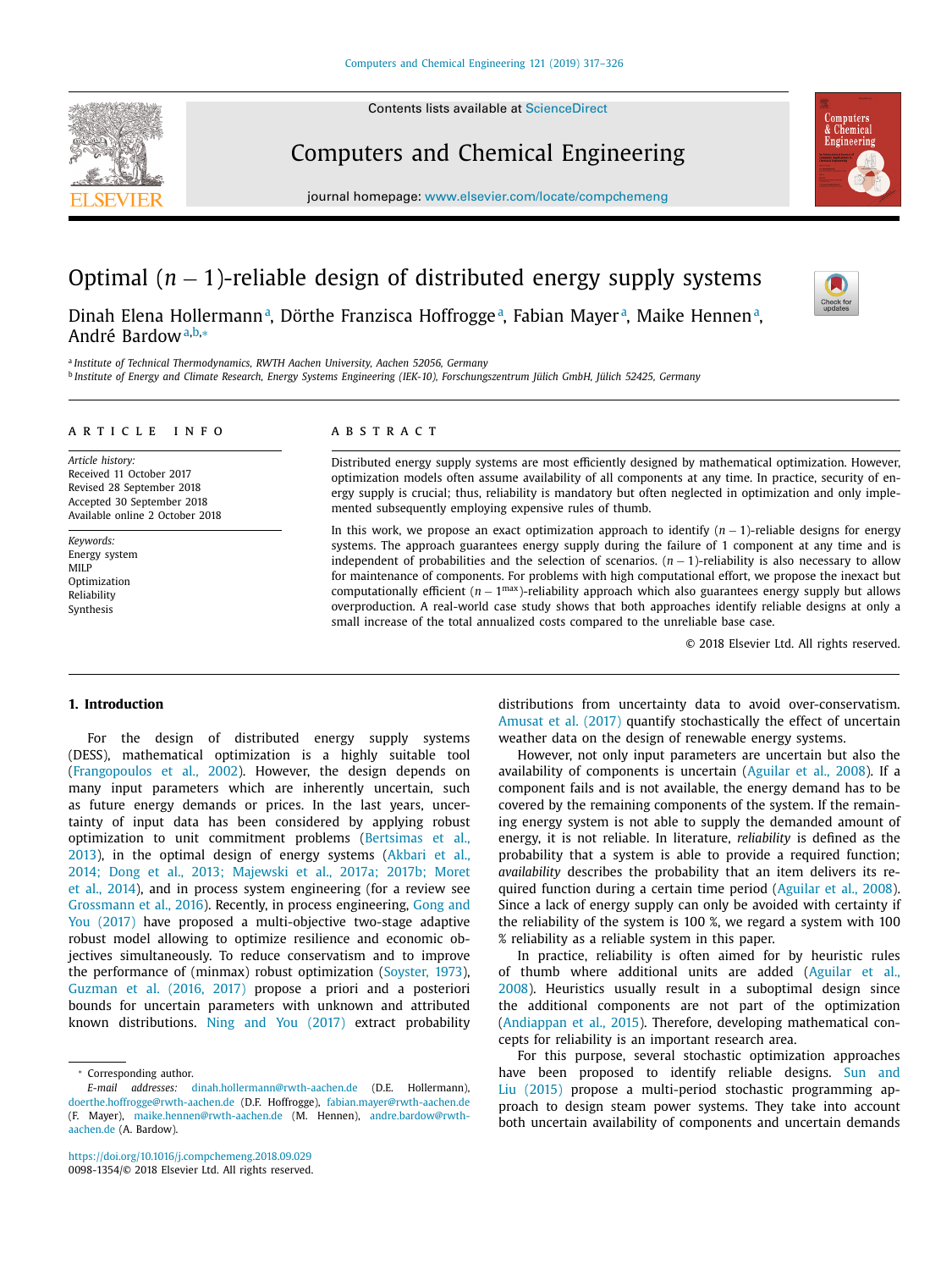to aim for reliable and robust energy systems. [Frangopoulos](#page-8-0) and Dimopoulos (2004) show the effect of failing components on the design of the system and the operation of the components. They employ the state-space method (for a brief introduction see [Frangopoulos](#page-8-0) and Dimopoulos, 2004) to simulate partial failure of the system. Also based on the state-space method, [Miryousefi Aval](#page-8-0) et al. (2015) use a two-state Markov model to design reliable building cooling, heating, and power systems and analyze the system's impact on the existing electrical power system. [Abdollahzadeh](#page-8-0) and Atashgar (2017) propose a bi-objective two-stage stochastic programming model to obtain an optimal design, a maintenance strategy, and inspection intervals for supplier systems (e. g., for a wind farm). For this purpose, they minimize the system life-cycle costs and maximize the system availability. Costs and reliability of the system are also optimized by Jahromi and [Feizabadi](#page-8-0) (2017) to solve the redundancy allocation problem [\(Barlow](#page-8-0) et al., 1965) with the aim of installing parallel redundant components. They use a gamma distribution to describe component reliability. A similar trade-off between costs and availability is considered by Ye et al. [\(2017\).](#page-9-0) Their proposed mixed integer nonlinear programming model selects the optimal design of a reliable serial system comprising parallel components. The availability of the considered chemical process units is also described via probabilities. [Andiappan](#page-8-0) et al. (2015) propose an approach based on *k*-out-of-*n* system modeling [\(Birnbaum,](#page-8-0) 1968) to find reliable biomass-based tri-generation systems. They determine redundancy allocation of process units with specified minimum reliability level using [chance-constraint](#page-8-0) programming. Andiappan and Ng (2016) extend this *k*-out-of-*n* approach employing a generic formulation to incorporate operation strategies for the design of reliable tri-generation systems. However, employing stochastic approaches might lead to a lack of energy supply since probabilities are regarded in the optimization. Thus, stochastic approaches do not lead to a reliable system with 100 % reliability.

To avoid stochastic approaches, scenario-based analysis has been considered: [Andiappan](#page-8-0) et al. (2017) have recently proposed a mixed-integer linear program to analyze the effects of unavailability of an energy conversion unit on the system flexibility without employing stochastic optimization. Instead, they use input-output modeling [\(Leontief,](#page-8-0) 1936) based on disruption scenarios to identify insufficient flexibilities and deduce a step-by-step guide to retrofit an existing energy system. Another exact algorithm, also based on scenarios, has been proposed by Caserta and [Voß \(2015\).](#page-8-0) They incorporate redundancies by transforming the reliability redundancy allocation problem into a multiple-choice knapsack problem and employ a multi-period approach to take potential scenarios into account. [Aguilar](#page-8-0) et al. (2008) consider maintenance and failure scenarios to design reliable energy supply systems regarding the largest one, two, or more components to be turned off. Thus, for the considered scenarios, the resulting energy supply system is able to provide the necessary amount of energy even if a component fails during maintenance of other components. Considering scenarios of failure implies that a failure of any component not included in the scenarios might lead to a lack of energy supply. Thus, trustworthiness of reliability calculations always depends on the correct selection of scenarios.

In power systems engineering, reliable electricity supply is crucial and an active research area. Thus, many approaches have been proposed to increase reliability employing optimization: Ruiz and [Conejo](#page-8-0) (2015) and Mínguez and [García-Bertrand](#page-8-0) (2016) employ adaptive robust optimization to solve the transmission expansion planning problem. A scenario-based approach is proposed by [Alguacil](#page-8-0) et al. (2009) evaluating the tradeoff between investment cost reduction and vulnerability of the transmission network against attacks using a weighted objective function. Ruiz et al. [\(2009\)](#page-8-0) enforce reserve requirements in a stochastic formulation to compensate the limited representation of uncertainty by the selection of scenarios. In their paper, uncertainty refers to both load uncertainty and generation unreliability. Choi et al. [\(2005\)](#page-8-0) propose a methodology based on probabilistic reliability criteria to minimize cost of transmission system expansion. In a later paper, Choi et al. [\(2006\)](#page-8-0) additionally regard costs of outages. Another well-known approach in power systems engineering is (*n* − *K*)-reliability. (*n* − *K*)-reliability ensures reliability of a power system with *n* components during the failure of maximal *K* components. For *K* being 1, stochastic approaches have been developed to find  $(n - 1)$ -reliable solutions for network expansion and transmission switching in reasonable time, e. g., by Wiest et al. [\(2018\)](#page-9-0) and [Hedman](#page-8-0) et al. (2010). For the German power grid, (*n* − 1)-reliability represents an adequate reliability of supply [\(Berndt](#page-8-0) et al., 2007). Employing robust optimization, (*n* − *K*)-reliability is employed in contingency-constraint transmission expansion planning by [Moreira](#page-8-0) et al. (2015) and additionally regarding load uncertainty by Hong et al. [\(2017\).](#page-8-0) In contingency-constraint unit commitment, Wang et al. [\(2013\)](#page-9-0) and Street et al. [\(2011\)](#page-9-0) introduce (*n* − *K*)-reliability using a robust formulation. Street et al. [\(2011\)](#page-9-0) propose an exact approach which does not depend on the cardinality of the uncertainty set. However, this approach is based on the assumption of singlebus unit commitment problem in which only upward reserves need to be considered. This shortcoming has been overcome by Street et al. [\(2014\)](#page-9-0) who also take into account failure in the transmission network. To solve the extended model, a Benders' decomposition approach [\(Benders,](#page-8-0) 1962) is necessary. The concept of reliability is also crucial for DESS. In DESS, several components are usually operated to supply the desired energy demand. Failure of any component could always occur and the remaining components would need to compensate the loss to ensure reliable operation.

In this paper, we present a rigorous approach *ensuring* reliability in the design of DESS during the failure of 1 component. Therefore, we newly introduce  $(n - 1)$ -reliability into the optimal design of DESS. The proposed  $(n - 1)$ -reliability approach follows the idea of approaches for reliable power systems. However, for DESS optimization, additional types of final energy need to be considered, e. g., thermal energy. Furthermore, we take into account the possible upwards and downwards reserves of supplied energy by the components remaining available during failure. Thus, the proposed rigorous approach does not exclude possibly optimal solutions a priori. Hence, our (*n* − 1)-reliable approach extends existing approaches from power system engineering. Moreover, the obtained  $(n - 1)$ -reliable design is independent of selecting failure scenarios and independent of failure probabilities. Instead, we consider a possible failure of 1 arbitrary component at any time. The identified reliable design is able to cover all energy demands exactly during maintenance or failure. For problems with high computational effort, we propose an inexact but computationally efficient approach called  $(n - 1^{max})$ -reliability. In this alternative approach, we ensure sufficient energy supply during the failure of any component while allowing overproduction. Allowing overproduction reduces the optimization problem to the analysis of failure of the largest component and is therefore called (*n* − 1max)-reliability.

The remaining article is structured as follows: First, we introduce the nominal problem without considering any reliability in [Section](#page-2-0) 2.1. In the following [Sections](#page-2-0) 2.2 and [2.3,](#page-3-0) we introduce our exact (*n* − 1)-reliable approach and our inexact but computationally efficient  $(n - 1^{max})$ -reliable approach. The approaches are applied to a real-world case study in [Section](#page-4-0) 3. We summarize and conclude our research in [Section](#page-6-0) 4.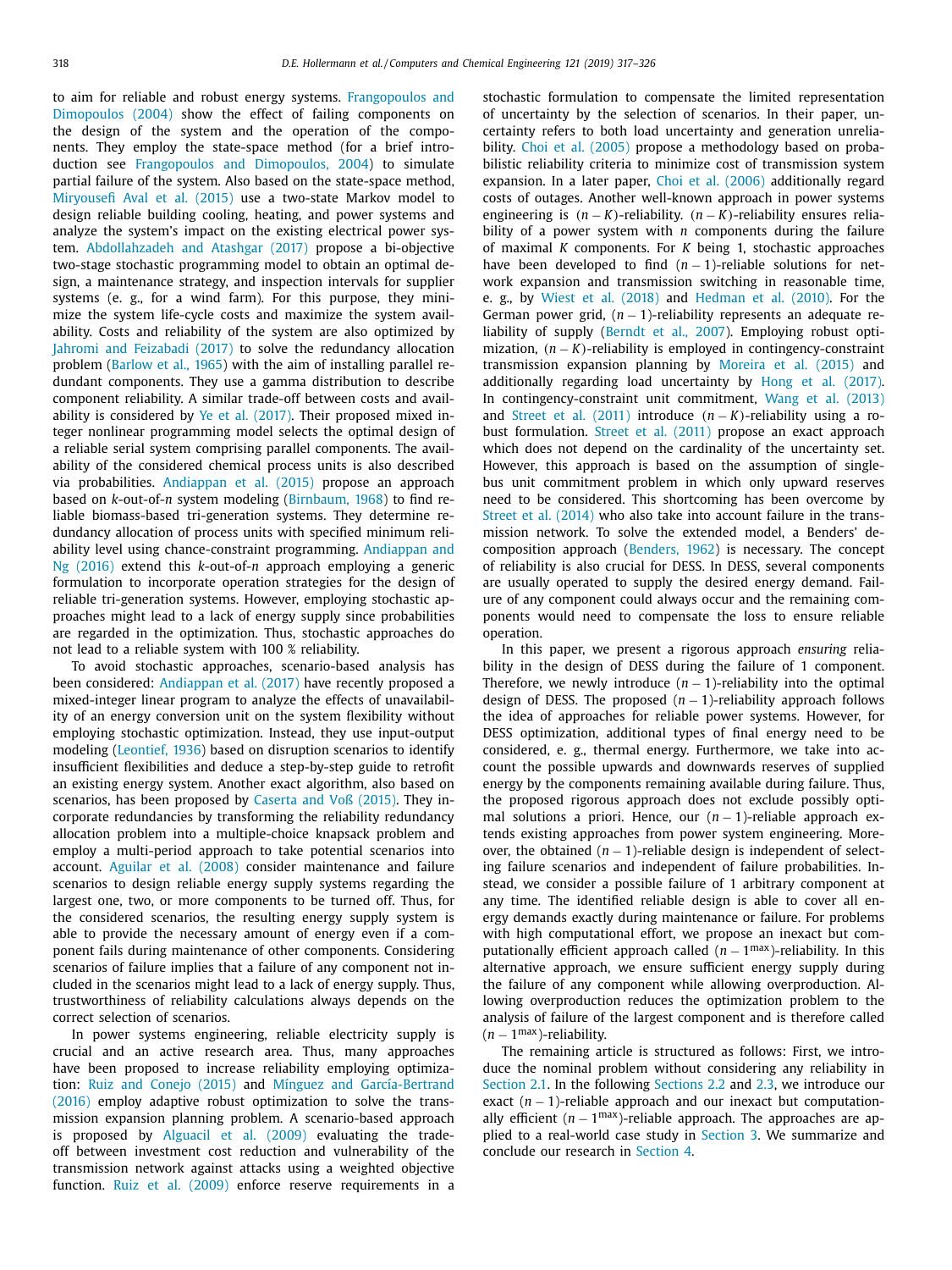# <span id="page-2-0"></span>**2. Reliable design of distributed energy supply systems**

Reliability of distributed energy supply systems (DESS) is mandatory in practical applications. Security of energy supply and allowing for maintenance of components at any time is crucial for DESS since a lack of energy supply can lead to incalculable costs, e. g., due to shutdown of a plant or accidents. To guarantee sufficient energy supply, we propose two reliability approaches. We present the approaches for a tri-generation system providing electricity, heating, and cooling energy. However, the concept can be generalized to other demands. In our context, we assume that electricity demands can always be covered by the electricity grid; thus, we focus on covering heating and cooling demands during failure of components. Before presenting the reliability approaches, we state the nominal optimization problem for DESS without reliability considerations in the next section.

#### *2.1. The nominal model of DESS design*

The considered model of DESS has been published in our earlier work (Voll et al., [2013\)](#page-9-0). The optimization problem is formulated as a mixed integer linear program (MILP) and identifies an optimal design (structure of DESS, sizing of components) and an optimal operation of the designed DESS. In this paper, each installed component transforms input energy with a constant efficiency to output energy. Operation of components is possible between installed thermal power and a technology-specific minimal part load. All newly installed components have capacity-dependent investment costs which are piece-wise linearized. For each technology, the automated superstructure-generation approach from Voll et al. [\(2013\)](#page-9-0) is applied which successively increases the number of components to build up a superstructure which contains the optimal design and is not oversized. The largest possible superstructure resulting from this successive approach contains a predefined maximum number of boilers, combined heat and power engines, compression chillers, and absorption chillers. In the case study, the maximal number of units per technology is set to 10. In the model proposed by Voll et al. [\(2013\),](#page-9-0) no failure of components is taken into account; and thus, no reliability can be ensured. In the following, we call this model *nominal* to clearly distinguish between the model without considering any failure and the application of reliability approaches.

As objective function, we choose the total annualized costs *TAC* to optimize the DESS:

$$
TAC = \sum_{t \in T} \left[ \Delta \tau_t \left( p^{gas} \cdot \dot{U}_t^{gas, buy} + p^{el, buy} \cdot \dot{U}_t^{el, buy} - p^{el, sell} \cdot \dot{V}_t^{el, sell} \right) \right] + \sum_{k \in K} \left( \frac{1}{PVF} + p_k^m \right) \cdot CAPEX_k.
$$

Here,  $p^{gas}$ ,  $p^{el}$ ,  $buy$ , and  $p^{el}$ ,  $sell$  are prices for purchasing gas and for buying and selling electricity, respectively.  $\dot{U}_t^{\text{gas},\text{buy}}$  and  $\dot{U}_t^{\text{el},\text{buy}}$  represent the input energy flows of gas and electricity, and  $\dot{V}_{t}^{el, sell}$ the output energy flow of electricity in time step  $t \in T$ . The set *T* contains all time steps *t* and their corresponding lengths are denoted by  $\Delta \tau_t$ . Annual maintenance costs are given as share  $p_k^m$ of the investment costs  $CAPEX_k$  of each component  $k$  within the set of all components  $K$  which might be installed. The investment costs  $CAPEX_k$  are annualized using the present value factor [\(Broverman,](#page-8-0) 2010)

$$
PVF = \frac{(i+1)^h - 1}{(i+1)^h \cdot i}
$$

with an interest rate *i* and a time horizon *h*. Instead of the total annualized costs *TAC*, any other objective function can be chosen (for a discussion see [Hennen](#page-8-0) et al., 2017).

Besides the influence of the objective function on the optimal solution, the optimization depends on physical constraints precisely, energy balances. For the nominal problem, the energy balances are given by:

$$
\sum_{k \in \mathcal{K}} \dot{V}_{kt} = \dot{E}_t \qquad \forall \, t \in T \,. \tag{1}
$$

 $\dot{V}_{kt}$  represents the supplied energy flow of component *k* in time step *t*. The energy demands in time step *t* are given by  $\dot{E}_t$ .  $\dot{E}_t$  represents both heating demands  $\dot{E}_t^h$  and cooling demands  $\dot{E}_t^c$ . For heating, the energy demand comprises not only the heating requirements on the industrial site  $\dot{E}_t^{h,s}$ , but also the necessary energy  $\sum_{k ∈ A C}$   $\frac{v_{kt}}{\eta_k}$  for running the absorption chillers *k* ∈ *AC* with coefficient of performance (COP) η*k*:

$$
\dot{E}_t^h = \dot{E}_t^{h,s} + \sum_{k \in AC} \frac{\dot{V}_{kt}}{\eta_k} \qquad \forall \, t \in T \,. \tag{2}
$$

For more details on the model see Voll et al. [\(2013\)](#page-9-0) or [Majewski](#page-8-0) et al. (2017b).

# *2.2. (n* − 1*)-reliability: an exact approach for the optimal reliable design*

The idea of  $(n - 1)$ -reliability is that the designed system can compensate the failure of any component out of *n* components at any time—but only 1 at the same time. Thus, a failure of 1 component during maintenance of another might still lead to a lack of energy supply. In other words, we aim for an  $(n - 1)$ -out-of-*n* system [\(Birnbaum,](#page-8-0) 1968) in which *n* − 1 components out of *n* need to be fully available to guarantee a 100 % reliable system. To model (*n* − 1)-reliability, we consider all possible scenarios for a failure of 1 single component. To implement (*n* − 1)-reliability, we need additional energy balances for heating and cooling circuits describing the assumption that any component might fail at any time and cannot provide energy:

$$
\sum_{k \in \mathcal{K}^h \setminus \{k'\}} V_{kt}^{k'} = \dot{E}_t^{h,s} + \sum_{k \in AC \setminus \{k'\}} \frac{\dot{V}_{kt}^{k'}}{\eta_k} \qquad \forall \, t \in T \quad \forall \, k' \in \mathcal{K} \tag{3}
$$

$$
\sum_{k \in \mathcal{K}^c \setminus \{k'\}} \dot{V}_{kt}^{k'} = \dot{E}_t^c \forall t \in T \qquad \forall k' \in \mathcal{K}.
$$
 (4)

The set of components  $K$  is divided into heating  $K<sup>h</sup>$  and cooling components  $K^c$ . Every possibly failing component  $k' \in K$  leads to a new set of energy balances. To formulate these additional energy balances, we introduce new operation variables  $V_{kt}^{k'}$  which specify the adapted output of component  $k$  in time step  $\hat{t}$  if component  $k'$ fails. The new operation variables are determined such that the demands can still be covered exactly with the remaining components  $K\backslash\{k'\}.$ 

Since the additional variables  $V_{kt}^{k'}$  only appear in the constraints and not in the objective function, they only impact the design of the DESS, i. e., the selected components and their sizing. The objective function remains without any changes which allows replacing the criterion for the optimization easily.

The additional energy balances lead to many additional equality constraints and the problem size scales up polynomially in two variables: The number of additional constraints increases proportionally with the number of potentially installed components  $|K|$ times the number of considered time steps |*T*|.

The problem of  $(n - 1)$ -reliability can also be formulated using robust [optimization.](#page-8-0) For this purpose, adjustable robustness (Ben-Tal et al., 2004) can be employed to describe the adaption of DESS to a failing component: The remaining components adjust their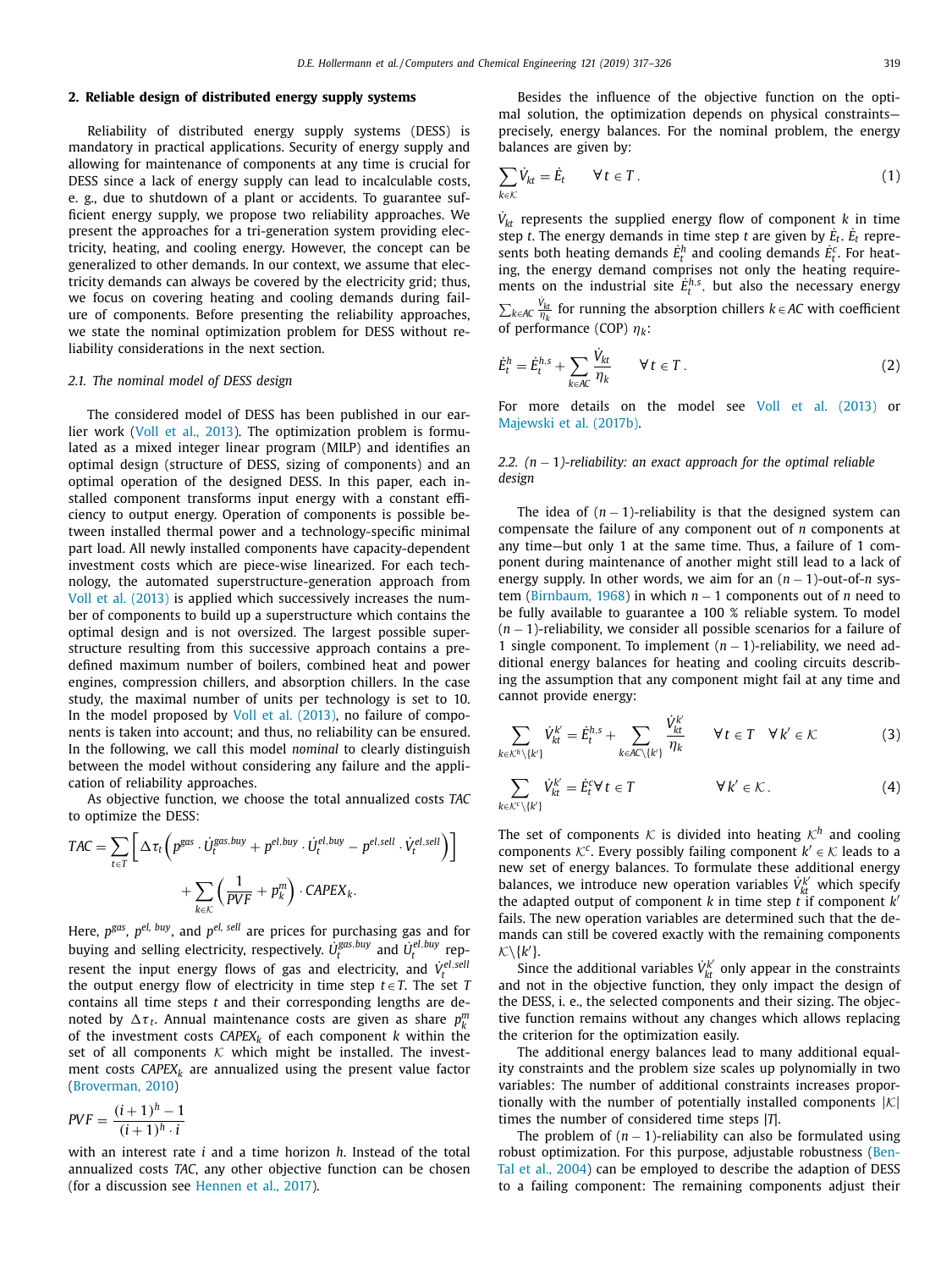<span id="page-3-0"></span>amount of provided energy such that the demands can still be fulfilled:

$$
\sum_{k \in \mathcal{K}^h} \dot{V}_{kt}(\xi_{kt}) - \xi_{kt} \dot{V}_{kt}(\xi_{kt}) = \dot{E}_t^{h,s} + \sum_{k \in AC} \frac{(\dot{V}_{kt}(\xi_{kt}) - \xi_{kt} \dot{V}_{kt}(\xi_{kt}))}{\eta_k} \tag{5}
$$
\n
$$
\forall t \in T \quad \forall \xi_{kt} \in \mathcal{U}
$$
\n
$$
\sum_{k \in \mathcal{K}^c} \dot{V}_{kt}(\xi_{kt}) - \xi_{kt} \dot{V}_{kt}(\xi_{kt}) = \dot{E}_t^c \tag{6}
$$
\n
$$
\forall t \in T \quad \forall \xi_{kt} \in \mathcal{U} \tag{6}
$$

The additional operation variables  $\dot{V}_{kt}(\xi_{kt})$  depend on the scenario  $\xi_{kt}$  with  $\xi_{kt} = 1$  describing the failure of component *k* in time step *t*. The corresponding uncertainty set is given by

$$
\mathcal{U} := \left\{ \xi'_{kt} : \left( \xi'_{kt} \right)_{k \in \mathcal{K}, t \in T} \in \{0, 1\}^{|\mathcal{K}| \times |\mathcal{T}|}, \sum_{k \in \mathcal{K}} \xi'_{kt} = 1, \forall t \in \mathcal{T} \right\}.
$$
 (7)

The sum  $\sum_{k \in \mathcal{K}} \xi'_{kt} = 1$  ensures that only 1 component fails at the same time.

(*n* − 1)-reliability can be extended such that the failure of more than 1 component is taken into account as done for electricity grids by Street et al. [\(2014\).](#page-9-0) For DESS, using the notation of [Eqs.](#page-2-0) (3) and [\(4\),](#page-2-0) the following equations need to be added to the nominal problem:

$$
\sum_{k \in \mathcal{K}^h \setminus \{ \mathcal{K}' \}} \dot{V}_{kt}^{\mathcal{K}'} = \dot{E}_t^{h,s} + \sum_{k \in \mathcal{A} \setminus \{ \mathcal{K}' \}} \frac{\dot{V}_{kt}^{\mathcal{K}'}}{\eta_k} \qquad \forall \, t \in T \quad \forall \, \mathcal{K}' \in \mathcal{P}(\mathcal{K}) \tag{8}
$$

$$
\sum_{k \in \mathcal{K}^c \setminus \{ \mathcal{K}^{\prime} \}} \dot{V}_{kt}^{\mathcal{K}^{\prime}} = \dot{E}_t^c \qquad \qquad \forall \ t \in T \quad \forall \ \mathcal{K}^{\prime} \in \mathcal{P}(\mathcal{K}) \, . \tag{9}
$$

where K' is a subset of the power set  $\mathcal{P}(\mathcal{K})$  including all combinations of possibly failing heating and cooling components  $K$ . The cardinality of failing components at the same time can be limited, i. e.,  $|K'|$  ≤ *K*. This formulation guarantees  $(n − K)$ -reliability. (*n* − *K*)-reliability leads to an exponential increase of the number of additional equations proportional to  $\sum_{i=1}^{K} \left( \binom{|{\cal K}|}{i} \cdot |T| \right)$  and thus of computational time. For DESS,  $(n-1)$ -reliability, i. e.,  $K =$ 1, is the most basic and commonly applied method of  $(n - K)$ reliability in engineering practice. Eqs.  $(8)$  and  $(9)$  are equivalent to [Eqs.](#page-2-0)  $(3)$  and  $(4)$  when the failure of only 1 component is considered. Considering the failure of 1 arbitrary component is often sufficient [\(Aguilar](#page-8-0) et al., 2008). Thus, we focus in this paper on (*n* − 1)-reliable design of energy systems.

However, employing  $(n - 1)$ -reliability already leads to an increased problem size which might result in high computational times. Thus, we propose an alternative, computationally fast approach while still ensuring sufficient energy supply; however, the solutions may lead to overproduction during failure of a component.

# *2.3. (n* − 1max*)-reliability: an inexact approach for the optimal design ensuring sufficient energy supply*

The idea of  $(n - 1^{max})$ -reliability is to be able to supply at least any required heating and cooling demand during a failure of any single component at any time but to allow for overproduction. Overproduction describes an operational state in which more energy is supplied than demanded. If overproduction is allowed, it is sufficient to consider only the failure of the largest cooling or heating component to cover the failure of any component: A larger component can always replace a smaller component. The only limitation could arise from minimal part-load constraints for the larger component. Here, this limitation is overcome by allowing overproduction during failure. Any excess energy produced during overproduction has to be wasted, i. e., released to the environment. Alternatively, a component could be operated below the specified minimal part-load operation. To be able to supply at least all heating demands  $\dot{E}^h_t$  and cooling demands  $\dot{E}^c_t$  during failure of 1 *arbitrary* component, we ensure sufficient capacity during the failure of the *largest* component:

$$
\sum_{k \in \mathcal{K}^{h/c}} \dot{V}_k^N - \dot{V}_{\mathcal{K}^{h/c}}^{\max} \ge \dot{E}_t^{h/c} \qquad \forall \ t \in T.
$$
 (10)

Again,  $K^h$  denotes heating components and  $K^c$  cooling components.  $V^N_k$  represents the installed thermal power of component *k* and  $V_{k^{h/c}}^{\text{max}}$  the maximal deficit in heating/cooling supply induced due to failure of 1 component. The maximal deficit  $\dot{V}^{\text{max}}_{ch/c}$  is defined as the maximal installed heating/cooling energy of  $\overline{1}$  single component:

$$
\dot{V}_{\mathcal{K}^{h/c}}^{\max} := \max \left\{ \dot{V}_k^N \middle| k \in \mathcal{K}^{h/c} \right\} \tag{11}
$$

which can be reformulated by

$$
\dot{V}_{\mathcal{K}^{h/c}}^{\max} \ge \dot{V}_k^N \qquad \forall \, k \in \mathcal{K}^{h/c} \,. \tag{12}
$$

Since the heating demands  $\dot{E}_t^h$  also depend on the operation of the absorption chillers (see Eq.  $(2)$ ), a failure in a cooling circuit might also affect the heating circuit: A failing compression chiller could be replaced by absorption chillers. The replacing absorption chillers increase the heating demand. This dependency needs to be taken into account for reliability:

$$
\sum_{k \in \mathcal{K}^h} \dot{V}_k^N \ge \dot{E}_t^{h,s} + \sum_{k \in AC} \frac{\dot{V}_{kt}}{\eta_k} + \dot{E}_{AC}^c \qquad \forall \, t \in T \,. \tag{13}
$$

The installed heating capacity  $\sum_{k \in \mathcal{K}^h} \dot{V}_k^N$  needs to cover at least the current total heating demand of each time step *t*, i. e., the sum of  $\dot{E}_t^{h,s}$  and  $\sum_{k \in AC} \frac{\dot{V}_{kt}}{\eta_k}$ .  $\dot{E}_{AC}^c$  adds the maximal heating supply due to failure of a cooling component:

$$
\dot{E}_{AC}^{c} = \min \left\{ \max_{k \in CC} \frac{\dot{V}_{k}^{N}}{\eta_{AC}^{\min}} \; ; \; \sum_{k \in AC} \frac{\dot{V}_{k}^{N}}{\eta_{k}} \right\}.
$$
 (14)

Here, the first term,  $\frac{\dot{V}_k^N}{\eta_{AC}^{min}}$ , describes the heating energy needed to replace the largest compression chiller by absorption chillers considering their worst coefficient of performance  $\eta_{AC}^{\min}$ . The second term,  $\sum_{k \in AC} \frac{\dot{V}_k^N}{\eta_k}$  corresponds to the maximal heating energy required by the absorption chillers. We propose an MILP reformulation of Eq. (14) in [Appendix](#page-7-0) A.1. An even tighter but more complex approximation of the maximal additional heating demand  $\dot{E}_{AC}^c$  is given in [Appendix](#page-7-0) A.2.

A failing heating component  $k \in \mathcal{K}^h$  might also affect a cooling circuit since absorption chillers depend on the provided heating energy. However, this coupling of circuits is already regarded by employing Eq. [\(2\).](#page-2-0)

To model the ability to cover at least the required demands during the failure of 1 arbitrary component at any time, we only need to include Eqs.  $(10)$  and  $(14)$  to the optimization problem. Since only constraints are added to the nominal problem, applying the (*n* − 1max)-reliable approach allows changing the objective function as easily as in the  $(n - 1)$ -reliable approach.

The advantage of  $(n - 1^{\text{max}})$ -reliability compared to  $(n - 1)$ reliability is that the number of additional constraints is significantly reduced. Here, the number of additional constraints does not depend on the product of number of time steps |*T*| and components  $|K|$  but only on the sum. Eq. (10) involves  $2 \cdot |T|$  additional equations which can be further reduced, since the maximal cooling demand is already known and thus not time dependent. Since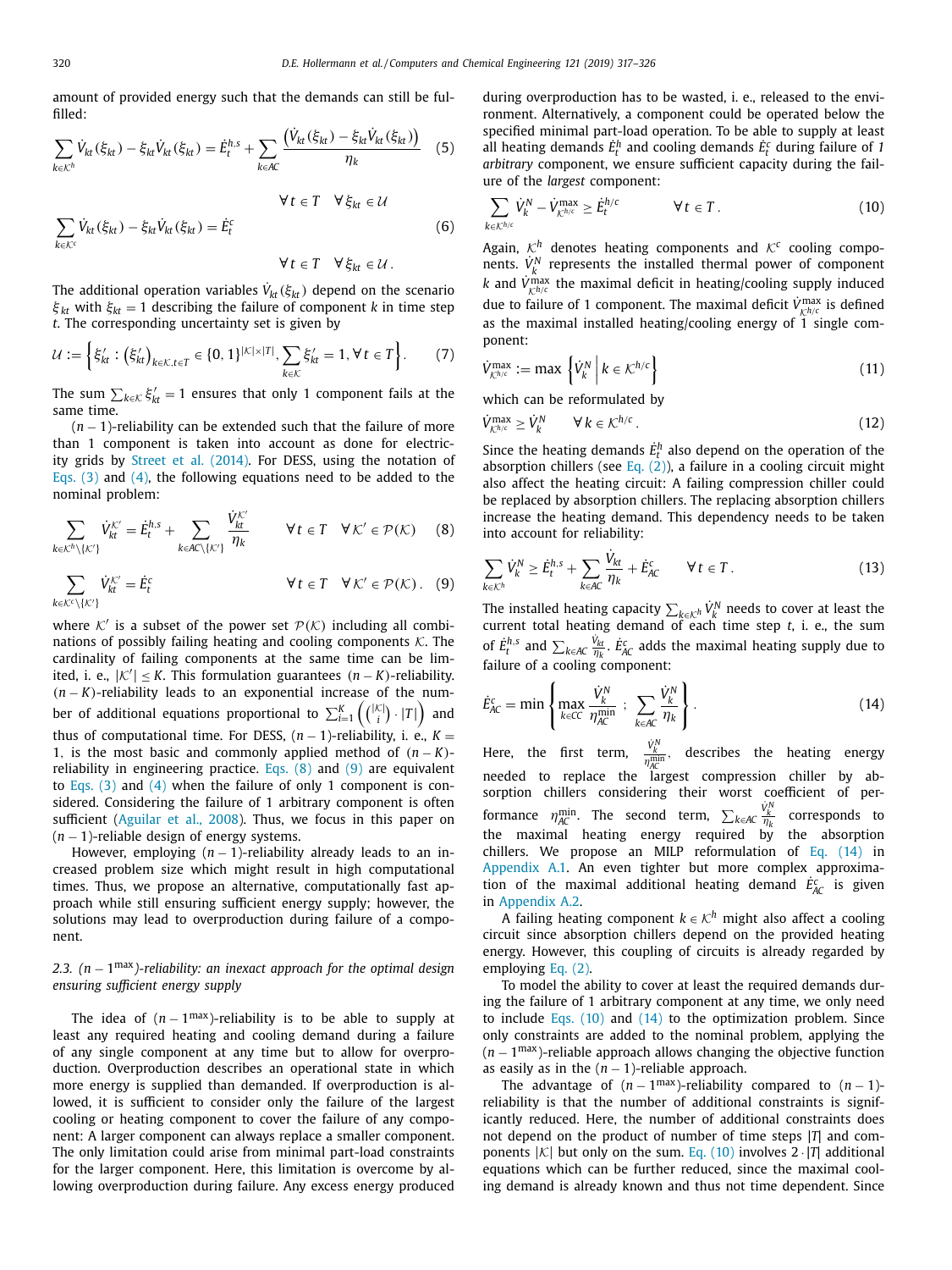<span id="page-4-0"></span>the constraints for calculating the maximal deficit (Eq.  $(12)$ ) only depend on the set of potentially installed components  $K = \mathcal{K}^h \cup \mathcal{K}^c$ but not on the set of time steps *T*, the number of additional constraints is proportional to the number of potentially installed components  $|\mathcal{K}|$ . The number of additional equations for introducing Eq. [\(14\)](#page-3-0) is proportional to the number of cooling components  $|\mathcal{K}^c|$ (see [Appendix](#page-7-0) A.1). Considering all additional equations, the problem complexity increases proportionally to the sum of number of time steps and components  $|T| + |\mathcal{K}|$ . As a result, the expected increase in computational time compared to the nominal problem is low—at the cost of potential overproduction.

# **3. Case study**

In this section, the proposed reliability approaches are applied to a real-world case study of an industrial park. The case study is based on a nominal design problem of a distributed energy supply system (DESS) published by Voll et al. [\(2013\).](#page-9-0) The problems are implemented in GAMS 24.7.3 (McCarl and [Rosenthal,](#page-8-0) 2016) and CPLEX 12.6.3.0 (IBM [Corporation,](#page-8-0) 2015) is used to solve the problems to machine accuracy on a computer with 3.24 GHz and 64 GB RAM employing 4 threads.

# *3.1. Description of the real-world industrial site*

The analyzed industrial park comprises a heating system and a cooling system which is divided into two separated cooling circuits: *Site A* and *Site B*. The time-varying heating, cooling, and electricity demands are time-aggregated. Additionally, peak demands are considered (see Fig. 1 and [Table](#page-7-0) B.1).

The energy demands can be covered by installing combined heat and power engines *CHP*, boilers *B*, absorption chillers *AC*, and compression chillers *CC*. Minimal part-load operation of components is taken into account based on equipment data sheets (Voll et al., [2013\)](#page-9-0): The minimal part load of combined heat and power engines is 50 % of the installed thermal power. All remaining technologies can operate between 20 % of the installed power and full load.

We optimize the total annualized costs *TAC* as objective function using an interest rate *i* of 8 % and a time horizon *h* of 4 years to calculate the present value factor *PVF*. Furthermore, we assume a "green field" without existing energy system components on the industrial site. However, the proposed reliability approaches can also be employed for reliable optimal retrofit of DESS. Expected solutions would comprise existing components with possibly poor efficiencies as spare components to prevent additional investment costs.



**Fig. 1.** Heating and cooling demands of the real-world industrial site.

## *3.2. Reliable designs for the distributed energy supply system*

To evaluate the reliability approaches introduced in [Sections](#page-2-0) 2.2 and [2.3,](#page-3-0) we consider a pragmatic approach from engineering practice as benchmark: After identifying an optimal design, the largest component of each heating and cooling circuit is installed twice to increase reliability of the DESS when allowing overproduction. We call this approach *(*2 × max*)-reliability*. The corresponding design is called  $(2 \times max)$ -reliable design  $d^{(2 \times max)}$ .

In the following, we compare results of the nominal problem to the heuristic (2 × max)-reliable approach, the inexact  $(n - 1^{max})$ -reliable approach (see [Section](#page-3-0) 2.3), and the exact  $(n - 1)$ -reliable approach (see [Section](#page-2-0) 2.2). Fig. 2 shows the selected components and their sizing (i. e., the optimal design) for the nominal problem and the three reliability approaches.

The  $(2 \times max)$ -reliable design  $d^{(2 \times max)}$  has the same components as the nominal design *d*nom but includes twice the largest component of each circuit. This approach usually leads to high investment costs and, in general, failure of a small component might lead to high overproduction. In the presented case study, the  $(2 \times \text{max})$ -reliable design  $d^{(2 \times \text{max})}$  can compensate the failure of any component and is able to fulfill the  $(n - 1)$ -reliable energy balances [\(Eqs.](#page-2-0)  $(3)$  and  $(4)$ ). In general, there could be cases where the  $(2 \times max)$ -reliable design is not fully reliable: If an absorption chiller is installed twice and the only compression chiller fails, the additionally needed heating supply might not be covered by the installed components. However, this scenario seems rather fabricated and unlikely in practice.

Employing  $(n - 1^{max})$ -reliability and  $(n - 1)$ -reliability leads to nearly identical reliable designs: For most component types, the designs comprise more and smaller components than the nominal and the  $(2 \times max)$ -reliable design. As a result, the designs have a higher system flexibility. In general, the  $(n - 1^{\text{max}})$ -reliable design *d*<sup>( $n$ −1max)</sub> cannot guarantee to cover energy demands exactly and</sup> might lead to overproduction if small components fail. Such designs are discussed in [Section](#page-5-0) 3.3. Here, no overproduction occurs



**Fig. 2.** Installed components and their installed thermal capacities for each approach: components of nominal design *d*nom (without considering failure), of  $(2 \times \text{max})$ -reliable design  $d^{(2 \times \text{max})}$  (doubling the largest component of the nominal design for each circuit), of (*n* − 1max)-reliable design *d*(*n*−1max ) (inexact approach allowing failure of any component but allowing overproduction), and of  $(n - 1)$ reliable design *d*(*n*−1) (exact method allowing failure of any component) for each technology from left to right; *B* boiler, *CHP* combined heat and power engine, *CCA* and  $CC_B$  compression chillers, and  $AC_A$  and  $AC_B$  absorption chillers installed on Site A and Site B, respectively.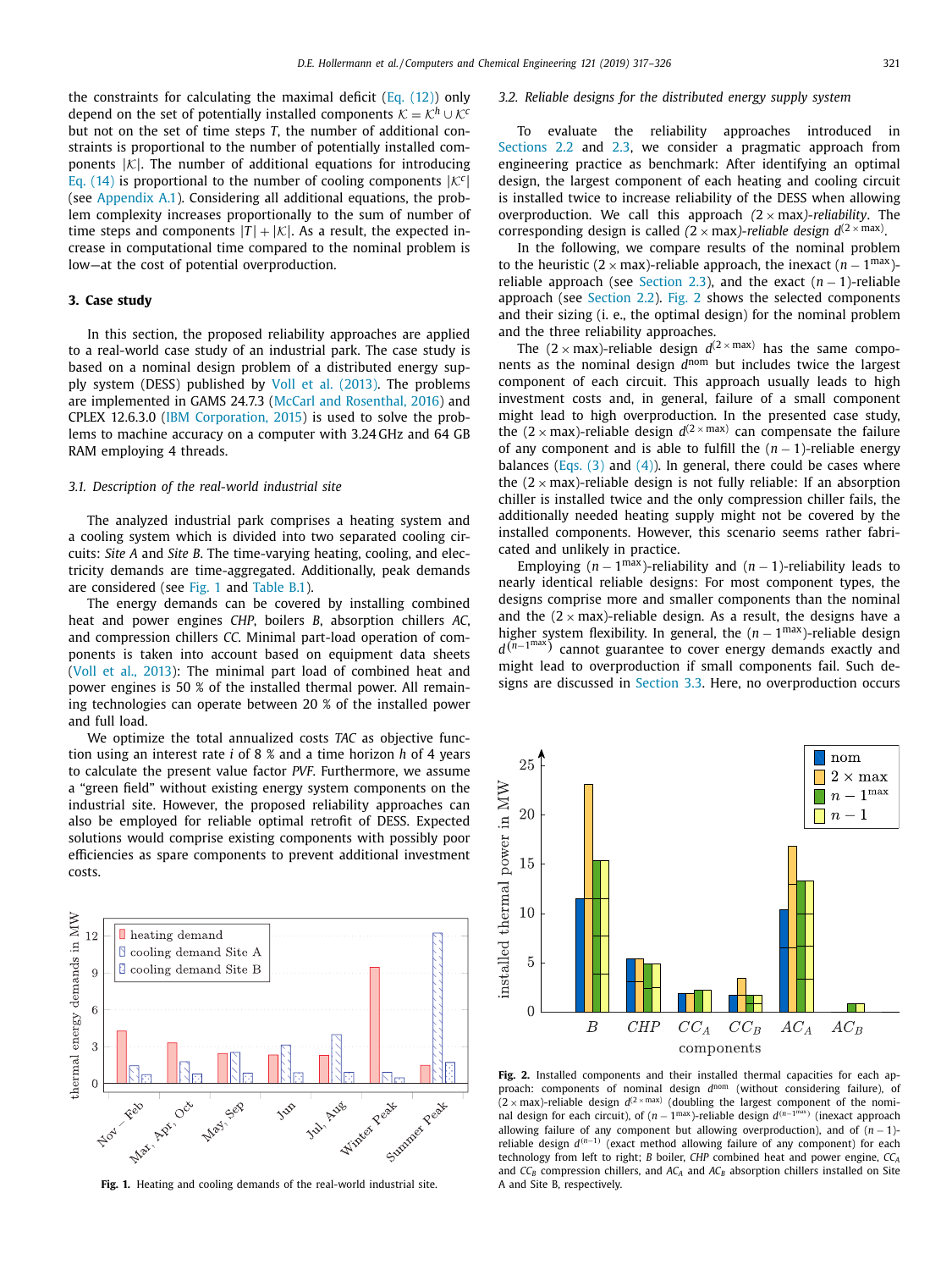<span id="page-5-0"></span>

**Fig. 3.** Total annualized costs *TAC*, operational costs *OPEX*, and (annualized) investment costs *CAPEX* of the nominal problem and the reliability approaches.

during failure, if the  $(n - 1^{\max})$ -reliable design  $d^{(n-1^{\max})}$  is implemented.

The increase in costs compared to the nominal problem differs for the three reliability approaches (Fig. 3).

The total annualized costs  $TAC^{(2 \times max)}$  for the  $(2 \times max)$ -reliable design  $d^{(2 \times max)}$  lie 5.6 % above the costs for the nominal design  $d^{\text{nom}}$ . Even though the (2 x max)-reliable design  $d^{(2 \times \text{max})}$  involves the highest increase in costs, reliability for all possible failures cannot be guaranteed in general without possibly high overproduction. The total annualized costs for the designs of the  $(n - 1^{\text{max}})$ reliable approach and of the  $(n - 1)$ -reliable approach are only 3.9 % higher than costs for the nominal design *d*nom. Thus, both  $(n-1^{\text{max}})$ -reliability and  $(n-1)$ -reliability save 30.4 % of the additional costs for a reliable system.

Operational costs *OPEX* are nearly identical for all designs with only 0.8 % variation. The values take 5.25 Mio.  $\epsilon/a$  for the nominal problem and  $(2 \times max)$ -reliability, and 5.29 Mio.  $\epsilon/a$  for the proposed reliability approaches. Significant differences can be observed in the investment costs *CAPEX* (Fig. 3): The nominal design induces 3.28 Mio.  $\epsilon$  investment costs, whereas the  $(2 \times max)$ reliable design induces 4.42 Mio.  $\epsilon$  corresponding to an increase of 34.8 %. In contrast, the  $(n - 1^{\text{max}})$ -reliable and  $(n - 1)$ -reliable designs involve only lower additional investment costs compared to the nominal design  $d^{nom}$ , i. e., 0.71 Mio.  $\epsilon$  corresponding to an increase of 21.6 %. Compared to the heuristic  $(2 \times max)$ -reliable approach, the  $(n - 1^{\text{max}})$ -reliable and  $(n - 1)$ -reliable designs save 37.7 % of the increase in investment costs. Especially in industry, low up-front costs are attractive.

The results show that cost-efficient reliable design options can be identified with both proposed reliability approaches.

## *3.3. Assessment of reliability approaches*

In order to assess our approaches, we vary the demand time series by  $\pm 5$  % using latin-hypercube sampling [\(McKay](#page-8-0) et al., 2000). Even for such slight perturbations, the obtained optimal solutions and the performance of MILP solvers can vary dramatically. Thus, we consider 10 varied instances of our original demand time series in the following.

For the 10 instances and for the original time series, Table 1 shows the deviation of the total annualized costs from the nominal total annualized costs *TAC*nom as well as the CPU time for computation.

The results show that the costs for the  $(n-1^{\text{max}})$ -reliable design  $d^{(n-1)^{max}}$  and the  $(n-1)$ -reliable design  $d^{(n-1)}$  are equal for all instances. Both proposed reliability approaches reduce the total annualized costs compared to the heuristic  $(2 \times max)$ -reliable approach. For all instances, reliability can be achieved with a low increase of total annualized costs, i. e., 3.9 % on average. Furthermore, the shares of operational costs, maintenance costs, and investment costs are similar to the original time series (Fig. 3). The results show that the increase in investment costs for a reliable design can be reduced by up to 45.7 % compared to the heuristic  $(2 \times max)$ -reliability. The operational costs and the investment costs including their corresponding variation for the instances are presented in [Fig.](#page-8-0) C.1. The variation of the demands shows that the expected additional costs for a reliable design are low if (*n* − 1max) reliability or  $(n - 1)$ -reliability is employed.

Computational times of the different approaches, also listed in Table 1, show the advantage of the  $(n - 1^{\text{max}})$ -reliable approach: The  $(n - 1^{max})$ -reliable approach is more than 19.6 times faster than the  $(n - 1)$ -reliable approach. Moreover, the  $(n - 1^{\max})$ reliable approach is only maximal 2.7 times slower than the  $(2 \times max)$ -reliable approach which identifies designs involving high additional costs. Thus, the  $(n - 1^{\text{max}})$ -reliable approach clearly outperforms  $(2 \times max)$ -reliability and  $(n - 1)$ -reliability in both computational time and expected costs for a reliable design. However, the  $(n - 1<sup>max</sup>)$ -reliable approach might identify solutions leading to overproduction during failure.

The differing computational times of the approaches are the result of their respective model scales. For the original instance, the numbers of variables and equations after presolve are given in [Table](#page-6-0) 2. The numbers for  $(2 \times max)$ -reliability comprise values for the nominal problem plus numbers for additional optimization

|--|

Deviation of the total annualized costs from the nominal total annualized costs *TAC*nom as well as the CPU time for the original demand time series and the additional 10 instances.

| Instance | Increase of $TAC^{nom}$ in $%$ |                    |       |     | CPU time in s  |                      |       |  |  |
|----------|--------------------------------|--------------------|-------|-----|----------------|----------------------|-------|--|--|
|          | $2 \times max$                 | $n-1^{\text{max}}$ | $n-1$ | nom | $2 \times max$ | $n-1$ <sup>max</sup> | $n-1$ |  |  |
| original | 5.6                            | 3.9                | 3.9   | 5.7 | 5.8            | 15.3                 | 299.3 |  |  |
| 1        | 5.7                            | 3.9                | 3.9   | 6.0 | 6.0            | 15.3                 | 506.8 |  |  |
| 2        | 5.3                            | 3.8                | 3.8   | 5.6 | 5.7            | 15.2                 | 388.1 |  |  |
| 3        | 5.6                            | 3.9                | 3.9   | 5.6 | 5.6            | 15.0                 | 555.7 |  |  |
| 4        | 5.6                            | 3.9                | 3.9   | 5.6 | 5.6            | 15.1                 | 556.4 |  |  |
| 5        | 5.9                            | 4.0                | 4.0   | 5.7 | 5.8            | 15.2                 | 369.4 |  |  |
| 6        | 5.7                            | 3.9                | 3.9   | 5.7 | 5.8            | 14.9                 | 315.7 |  |  |
| 7        | 5.6                            | 3.9                | 3.9   | 5.6 | 5.7            | 15.0                 | 492.1 |  |  |
| 8        | 5.5                            | 3.7                | 3.7   | 5.7 | 5.7            | 15.1                 | 372.6 |  |  |
| 9        | 5.7                            | 3.8                | 3.8   | 5.6 | 5.7            | 15.2                 | 407.8 |  |  |
| 10       | 5.6                            | 3.9                | 3.9   | 5.7 | 5.8            | 15.1                 | 559.3 |  |  |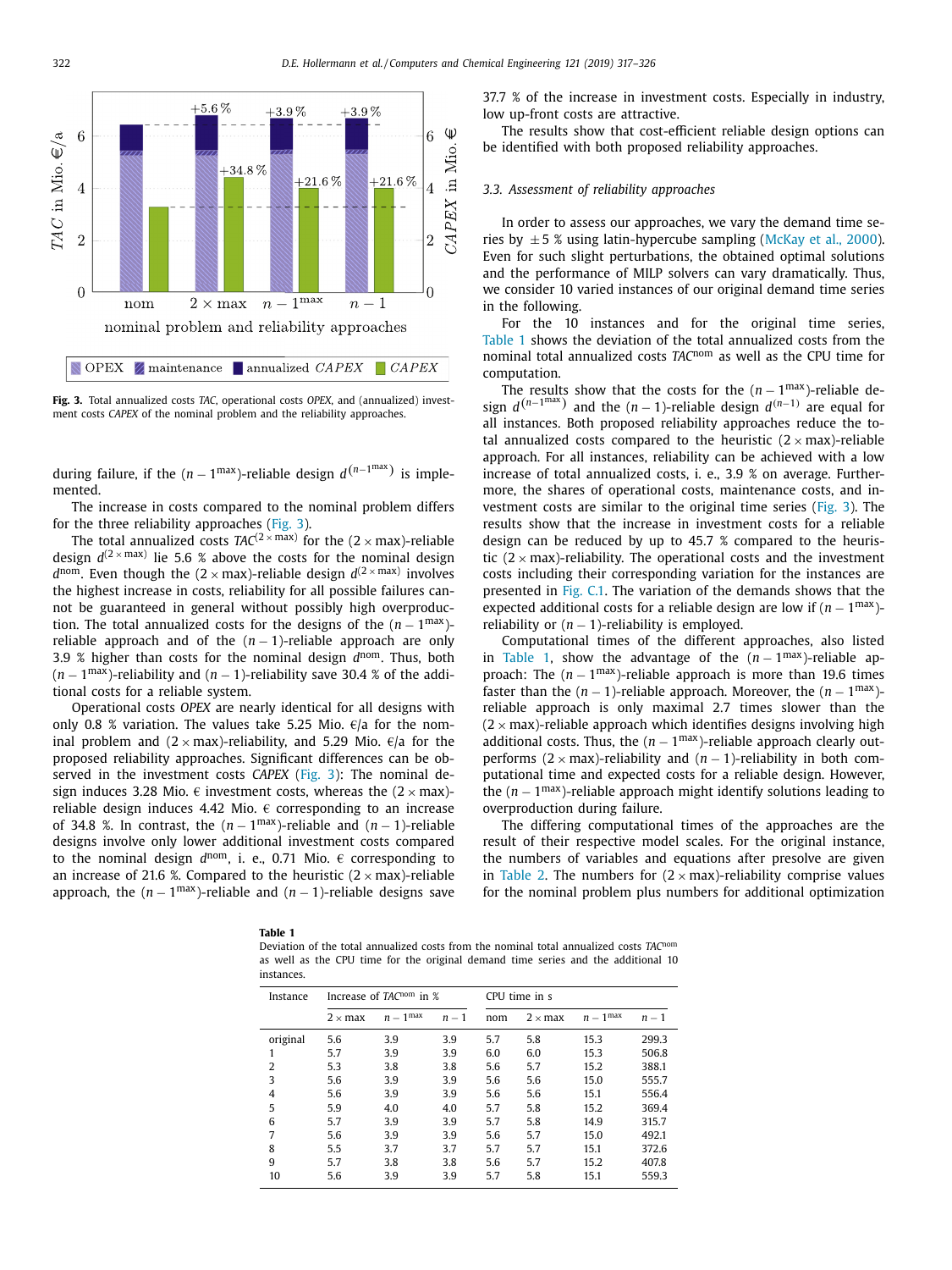#### <span id="page-6-0"></span>**Table 2**

Number of equations, continuous variables, and binary variables of the nominal problem and the three reliability approaches.

| Approach             | Equations | Continuous variables | Binary variables |
|----------------------|-----------|----------------------|------------------|
| nom                  | 657       | 264                  | 102              |
| $2 \times max$       | 678       | 278                  | 111              |
| $n-1$ <sup>max</sup> | 1435      | 491                  | 227              |
| $n-1$                | 31852     | 9220                 | 4774             |



**Fig. 4.** Selected components and their installed thermal power for instance 7 of the varied demand time series; components of nominal design  $d^{nom}$ , of  $(2 \times max)$ reliable design  $d^{(2 \times max)}$ , of  $(n - 1^{\max})$ -reliable design  $d^{(n-1^{\max})}$ , and of  $(n - 1)$ -reliable design *d*(*n*−1) for each technology from left to right; *B* boiler, *CHP* combined heat and power engine,  $CC_A$  and  $CC_B$  compression chillers, and  $AC_A$  and  $AC_B$  absorption chillers installed on Site A and Site B, respectively.

of operation with the added largest unit. The (*n* − 1max)-reliability approach additionally involves 2 indicator variables in GAMS for selecting whether Eqs.  $(A.1)$  or  $(A.4)$  is active.

Analyzing the instances of the demand time series shows that 4 of the 10 instances lead to  $(n - 1^{\text{max}})$ -reliable designs  $d^{(n-1^{\text{max}})}$ which cannot cover the energy demands exactly if 1 component fails. We call these solutions *inexact*. All inexact  $(n - 1^{max})$ -reliable designs suffer from the same shortcoming: If a small component fails, overproduction is necessary to guarantee sufficient energy supply in the time step with minimal cooling demand. Table 3 lists all possibly occurring overproduction induced by inexact solutions.

In order to analyze the reason for overproduction, we take a closer look at the design of a typical inexact solution of  $(n - 1^{\text{max}})$ reliability. Fig. 4 shows the designs for instance 7 of the varied demand time series. The corresponding demands of instance 7 used as input for the optimization are listed in [Table](#page-7-0) B.2.

Here, we focus on the differences between the  $(n - 1^{\text{max}})$ reliable design  $d^{(n-1)^{max}}$  and the  $(n-1)$ -reliable design  $d^{(n-1)}$ . In the (*n* − 1max)-reliable design *d*(*n*−1max ), the boilers are slightly smaller than in the  $(n - 1)$ -reliable design  $d^{(n-1)}$ . However, the ac-

#### **Table 3**

Necessary overproduction for all instances leading to inexact (*n* − 1max)-solutions to cover energy demands; overproduction only occurs in the time step with minimal cooling demand.

| Instance | Overproduction in kW | Overproduction in % |
|----------|----------------------|---------------------|
|          | 24                   | 2.6                 |
|          | 58.6                 | 6.4                 |
|          | 49.1                 | 5.6                 |
|          | 107.3                | 12.3                |

tual difference leading to overproduction is the larger sizing and the smaller number of absorption chillers on Site A (*ACA*) in the  $(n-1^{\text{max}})$ -reliable design  $d^{(n-1^{\text{max}})}$ : If the small and unique compression chiller on Site A (*CCA*) fails, the minimal part load of the replacing absorption chillers is too high to cover the minimal cooling demand exactly. However, in instance 7, only 49.1 kW of cooling are additionally produced which corresponds to 5.6 % of the needed cooling supply in this time step (Table 3). The occurring overproduction can be avoided by running 1 absorption chiller in part load with 18.9 % of the nominal installed power.

For the remaining inexact solutions, the reason for overproduction is exactly the same. To avoid overproduction for the remaining inexact solutions, it is sufficient to decrease the part load of the absorption chiller to a minimum of 17.8 % of the nominal installed power. This required part load is below the specified minimal part load of 20 % for the selected absorption chillers (see [Section](#page-4-0) 3.1). However, in practice, a slight decrease of the minimal part load or a slight overproduction for a short time might be justifiable in emergencies.

The analysis shows that overproduction is only a minor problem in the considered case study. Nevertheless, we want to introduce an idea how the  $(n - 1^{\text{max}})$ -reliable approach can easily be further improved if desired: Just as for the failure of the largest component ensuring covering maximal demands, it is possible to add further constraints ensuring that the smallest demands can be covered exactly without the component with the smallest part load. As in the original  $(n - 1^{\text{max}})$ -reliable approach, both heating and cooling circuits need to be considered in the constraints. Such an extended approach would reduce the risk of solutions leading to overproduction; however, inexact solutions involving overproduction might still occur. The case study shows that the  $(n - 1^{\text{max}})$ reliable approach performs well even without the introduced extension.

The increase in computational time compared to the nominal problem is low. Moreover,  $(n - 1^{max})$ -reliability enables the design of flexible DESS ensuring sufficient energy supply during failure with only slightly increased total annualized costs.

# **4. Conclusions**

In the design of distributed energy supply systems (DESS), reliability of the system is an important but often neglected issue. We propose an approach to identify exact (*n* − 1)-reliable designs for DESS. Our (*n* − 1)-reliable approach ensures reliable energy supply during the failure of 1 component at any time. Thus, the approach also enables to maintain components at any time if no failure occurs simultaneously.

The number of additional constraints in the  $(n - 1)$ -reliable approach depends on the product of the number of potentially installed components and the number of time steps leading to a polynomial increase of the problem complexity. Thus, the exact algorithm might lead to high computational effort. For this reason, we propose also a time-efficient inexact approach, called (*n* − 1max)-reliability which ensures that all demands can still be covered if 1 component fails but allows for overproduction. The timeefficient  $(n - 1^{\text{max}})$ -reliable approach involves only few additional constraints and the increase in computational time is low. Therefore,  $(n - 1^{\text{max}})$ -reliability would allow increasing model accuracy or coupling reliability with other optimization approaches with increased computational time, e. g., multi-objective optimization.

An industrial real-world case study shows that pragmatic heuristics from industry applications, such as installing redundant components by rules of thumb, lead to unnecessary high additional investment costs for reliability. Employing both the proposed exact and inexact reliability approaches, we obtain well-performing solutions during failure and achieve savings of 30.4 % in the additional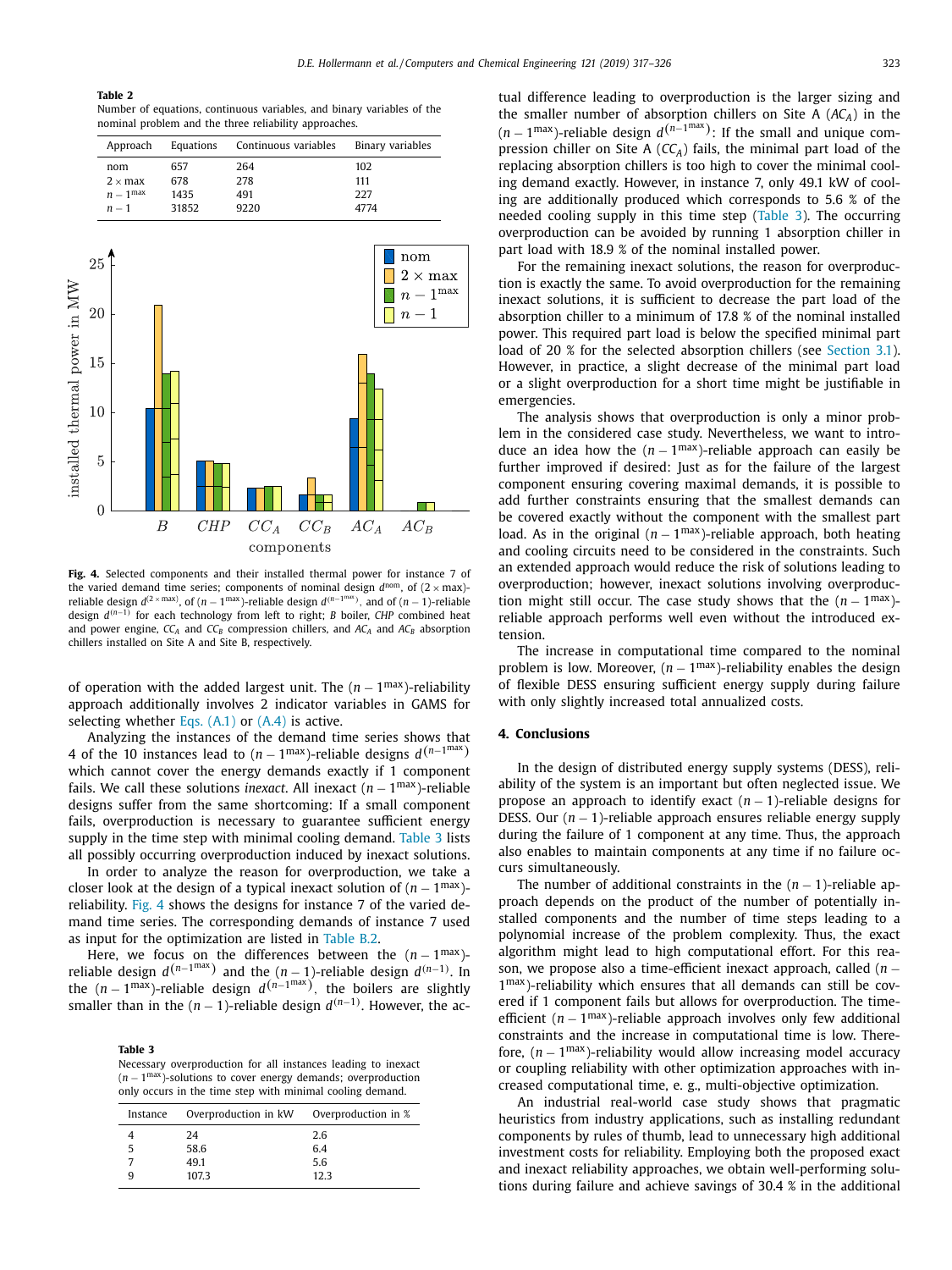<span id="page-7-0"></span>total annualized costs compared to pragmatic heuristics from industry applications. The increase in the investment costs for a reliable design can even be reduced by 37.7 % employing the proposed reliability approaches. Reliable designs of the proposed (*n* − 1) reliable approach and the  $(n - 1^{max})$ -reliable approach lead to an increase in total annual costs of only 3.9 % compared to the total annualized costs of an optimal system design without providing any reliability. Thus, our proposed approaches enable to identify optimal reliable designs for distributed energy supply systems at low additional costs. The exact (*n* − 1)-reliable approach can ensure reliability while  $(n - 1<sup>max</sup>)$ -reliability provides a well-performing inexact approach which is easy to implement and which involves low additional computational effort.

Employing the proposed reliability approaches ensures that any component can be maintained at any time and ensures sufficient energy supply during failure of any component. Thereby, unpredictable costs can be avoided and security in industrial applications can be improved significantly.

#### **Acknowledgments**

This work was supported by the Helmholtz Association under the Joint Initiative Energy System 2050—A Contribution of the Research Field Energy. Furthermore, we thank Maren Ihlemann for scrutinizing our reliability approaches.

# **Appendix A. The maximal additionally needed heating supply due to failure of a cooling component**

*A.1. Reformulation of equation constraining the maximal additional heating E*˙ *<sup>c</sup> AC*

To obtain an MILP, we reformulate Eq. [\(14\)](#page-3-0) by:

$$
\dot{E}_{AC}^c \ge \chi \cdot \frac{\dot{V}_{CC}^{\text{max}}}{\eta_{AC}^{\text{min}}} \tag{A.1}
$$

$$
\eta_{AC}^{\min} \le \eta_k \qquad \forall \ k \in AC \tag{A.2}
$$

$$
\dot{V}_{CC}^{\text{max}} \ge \dot{V}_k^N \qquad \forall \, k \in CC \tag{A.3}
$$

$$
\dot{E}_{AC}^c \geq y \cdot \sum_{k \in AC} \frac{\dot{V}_k^N}{\eta_k} \tag{A.4}
$$

$$
x + y = 1 \tag{A.5}
$$

$$
x, y \in \{0, 1\}.
$$
 (A.6)

The bilinear products with the binary variables *x* and *y* in Eqs. (A.1) and (A.4) can be linearized, e. g., using Glover's linearization (see [Glover,](#page-8-0) 1975). The binary variables *x* and *y* activate and deactivate the lower bound of the maximal additionally needed heating supply for absorption chillers during the failure of a cooling component  $\dot{E}_{AC}^c$ . Since only 1 bound needs to be active (see Eq. (A.5)), the maximal additional heating supply  $\dot{E}_{AC}^c$  takes its minimum as claimed in Eq. [\(14\).](#page-3-0)

# *A.2. Tightened formulation of the maximal additional heating E*˙ *<sup>c</sup> AC*

The additional heating demand  $\dot{E}_{AC}^c$  (see Eq. [\(14\)\)](#page-3-0) can be approximated even more accurately if each time step *t* is considered separately:

$$
\dot{E}^c_{AC,t} = \min \left\{ \max_{k \in CC} \frac{\dot{V}^N_k}{\eta_{AC}^{\min}} \; ; \; \sum_{k \in AC} \frac{\dot{V}^N_k}{\eta_k} - \sum_{k \in AC} \frac{\dot{V}_{kt}}{\eta_k} \; ; \; \frac{\dot{E}^c_t}{\eta_{AC}^{\min}} - \sum_{k \in AC} \frac{\dot{V}_{kt}}{\eta_k} \right\}.
$$
\n(A.7)

Here, the first term remains the same as in Eq. [\(14\)](#page-3-0) (see [Section](#page-3-0) 2.3). The second term,  $\sum_{k \in AC} \frac{\dot{V}_k^N}{\eta_k} - \sum_{k \in AC} \frac{\dot{V}_{kt}}{\eta_k}$ , reduces the maximal heating energy required by all absorption chillers by the amount of energy which is already reserved for the absorption chillers in the current operation. The third term takes into account the cooling demand on site  $\dot{E}^c_t$  which limits the additional heating demand  $\dot{E}_{AC,t}^c$  by  $\frac{\dot{E}_t^c}{\eta_{AC}^{\min}} - \sum_{k \in AC} \frac{\dot{V}_{kt}}{\eta_k}$ .

To obtain an MILP, we reformulate Eq. (A.7) by:

$$
\dot{E}_{AC,t}^c \ge x_t \cdot \frac{\dot{V}_{CC}^{\text{max}}}{\eta_{AC}^{\text{min}}} \qquad \forall \ t \in T \tag{A.8}
$$

$$
\eta_{AC}^{\min} \le \eta_k \qquad \qquad \forall \ k \in AC \tag{A.9}
$$

$$
\dot{V}_{CC}^{\max} \ge \dot{V}_{k}^{N} \qquad \forall k \in CC \qquad (A.10)
$$

$$
\dot{E}_{AC,t}^c \ge y_t \cdot \left(\sum_{k \in AC} \frac{\dot{V}_k^N}{\eta_k} - \sum_{k \in AC} \frac{\dot{V}_{kt}}{\eta_k}\right) \qquad \forall \ t \in T
$$
\n(A.11)

$$
\dot{E}_{AC,t}^c \ge z_t \cdot \left(\frac{\dot{E}_t^c}{\eta_{AC}^{\min}} - \sum_{k \in AC} \frac{\dot{V}_{kt}}{\eta_k}\right) \qquad \forall \ t \in T
$$
\n(A.12)

$$
x_t + y_t + z_t = 1 \qquad \qquad \forall \, t \in T \tag{A.13}
$$

$$
x, y, z \in \{0, 1\}^t. \tag{A.14}
$$

Again, Glover's linearization (see [Glover,](#page-8-0) 1975) can be used to linearize the bilinear products with the binary variables *x, y*, and *z*.

# **Appendix B. Energy demands**

Thermal demands of the industrial park also shown in [Fig.](#page-4-0) 1 are listed in Table B.1 as well as the electricity demands. The energy demands are employed for calculations in [Section](#page-4-0) 3.2.

The thermal and electricity demands of instance 7 of the time series variation employing latin-hypercube sampling with  $\pm 5$  % are listed in Table B.2. The corresponding solutions are discussed in detail in [Section](#page-5-0) 3.3.

#### **Table B.1**

Thermal demands (for cooling on Site A and Site B) as well as electricity demands; time step  $t_1$  to  $t_5$  are time-aggregated values;  $t_6$  and  $t_7$  represent minimal and maximal peak demands.

| Demands           | t1   | tэ   | tэ   | Lл   | Ľς.  | τg   |       |
|-------------------|------|------|------|------|------|------|-------|
| coolA in kW       | 1446 | 1780 | 2540 | 3137 | 3982 | 905  | 12262 |
| coolB in kW       | 727  | 773  | 844  | 877  | 921  | 467  | 1714  |
| heat in kW        | 4272 | 3308 | 2444 | 2333 | 2289 | 9463 | 1473  |
| electricity in kW | 5446 | 5443 | 5431 | 5419 | 5451 | 7911 | 7911  |

#### **Table B.2**

Thermal and electricity demands (for cooling on Site A and Site B); original time series varied by employing latin-hypercube sampling with  $\pm 5$  %; time step  $t_1$  to  $t_5$  are time-aggregated values;  $t_6$  and  $t_7$  represent minimal and maximal peak demands.

| Demands           | E1   | tэ   | Ŀз   | UΔ   | τs   | τg   | L7    |
|-------------------|------|------|------|------|------|------|-------|
| coolA in kW       | 1415 | 1747 | 2430 | 3129 | 4168 | 879  | 11797 |
| coolB in kW       | 694  | 788  | 802  | 844  | 947  | 473  | 1705  |
| heat in kW        | 4205 | 3293 | 2404 | 2312 | 2378 | 9708 | 1461  |
| electricity in kW | 5710 | 5181 | 5300 | 5444 | 5342 | 7663 | 7657  |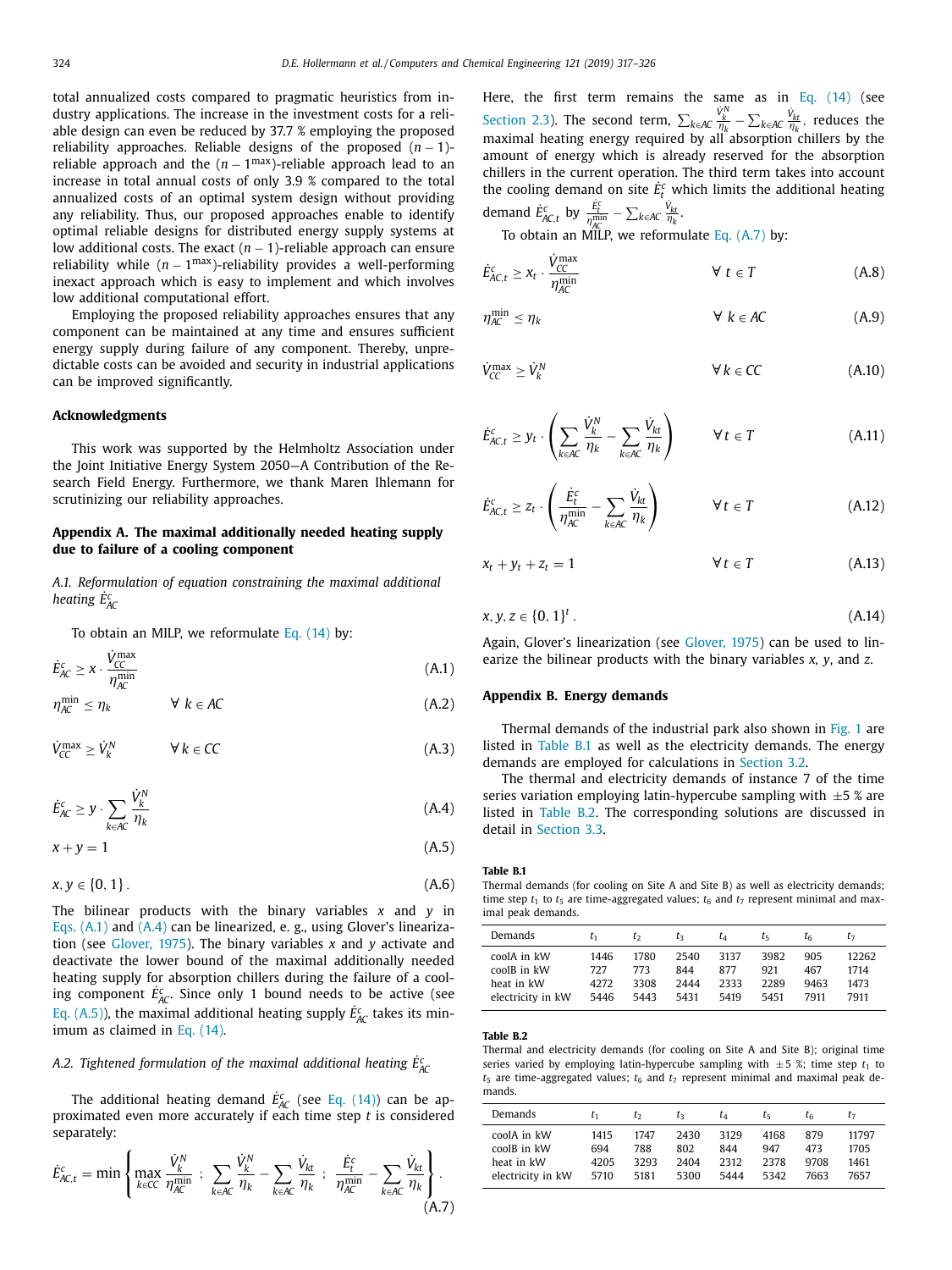<span id="page-8-0"></span>

**Fig. C.1.** Operational costs *OPEX* and investment costs *CAPEX* for the instance leading to the median of the nominal total annualized costs; error bars show the ranges in which all solutions for the other instances lie inside.

#### **Appendix C. Costs for solutions based on varied demand data**

Fig. C.1 shows the operational costs and investment costs for instance 6. Instance 6 leads to the median of the nominal total annualized costs. Additionally, the ranges of all other instances are illustrated.

#### **References**

- Abdollahzadeh, H., Atashgar, K., 2017. Optimal design of a multi-state system with uncertainty in supplier selection. Comput. Ind. Eng. 105, 411-424. doi:10.1016/j. [cie.2017.01.019.](https://doi.org/10.1016/j.cie.2017.01.019)
- Aguilar, O., Kim, J.-K., Perry, S., Smith, R., 2008. Availability and reliability considerations in the design and optimisation of flexible utility systems. Chem. Eng. Sci. 63 (14), 3569–3584. doi[:10.1016/j.ces.2008.04.010.](https://doi.org/10.1016/j.ces.2008.04.010)
- Akbari, K., Nasiri, M.M., Jolai, F., Ghaderi, S.F., 2014. Optimal investment and unit sizing of distributed energy systems under uncertainty: A robust optimization approach. Energy Build. 85, 275–286. doi[:10.1016/j.enbuild.2014.09.009.](https://doi.org/10.1016/j.enbuild.2014.09.009)
- Alguacil, N., Carrión, M., Arroyo, J.M., 2009. Transmission network expansion planning under deliberate outages. Int. J. Electr. Power Energy Syst. 31 (9), 553–561. doi[:10.1016/j.ijepes.2009.02.001.](https://doi.org/10.1016/j.ijepes.2009.02.001)
- Amusat, O.O., Shearing, P.R., Fraga, E.S., 2017. On the design of complex energy systems: accounting for renewables variability in systems sizing. Comput. Chem. Eng. 103, 103–115. doi[:10.1016/j.compchemeng.2017.03.010.](https://doi.org/10.1016/j.compchemeng.2017.03.010)
- Andiappan, V., Ng, D.K., 2016. Synthesis of tri-generation systems: Technology selection, sizing and redundancy allocation based on operational strategy. Comput. Chem. Eng. 91, 380–391. doi[:10.1016/j.compchemeng.2016.04.003.](https://doi.org/10.1016/j.compchemeng.2016.04.003)
- Andiappan, V., Ng, D.K., Tan, R.R., 2017. Design operability and retrofit analysis (DORA) framework for energy systems. Energy 134, 1038–1052. doi:10.1016/j. [energy.2017.06.054.](https://doi.org/10.1016/j.energy.2017.06.054)
- Andiappan, V., Tan, R.R., Aviso, K.B., Ng, D.K., 2015. Synthesis and optimisation of biomass-based tri-generation systems with reliability aspects. Energy 89, 803– 818. doi[:10.1016/j.energy.2015.05.138.](https://doi.org/10.1016/j.energy.2015.05.138)
- [Barlow,](http://refhub.elsevier.com/S0098-1354(18)31016-0/sbref0009) R.E., [Proschan,](http://refhub.elsevier.com/S0098-1354(18)31016-0/sbref0009) F., [Hunter,](http://refhub.elsevier.com/S0098-1354(18)31016-0/sbref0009) L.C., 1965. [Mathematical](http://refhub.elsevier.com/S0098-1354(18)31016-0/sbref0009) Theory of Reliability. Wiley, New York.
- Ben-Tal, A., Goryashko, A., Guslitzer, E., Nemirovski, A., 2004. Adjustable robust solutions of uncertain linear programs. Math. Program. 99 (2), 351–376. doi:10. [1007/s10107-003-0454-y.](https://doi.org/10.1007/s10107-003-0454-y)
- Benders, J., 1962. Partitioning procedures for solving mixed-variables programming problems. Numer. Math. 4 (1), 238–252. doi[:10.1007/BF01386316.](https://doi.org/10.1007/BF01386316)
- Berndt, H., Hermann, M., Kreye, H.D., Reinisch, R., Scherer, U., Vanzetta, J., 2007. TransmissionCode 2007 Network and System Rules of the German Transmission System Operators. VDN e.V., Berlin, https://www.vde.com/resource/blob/ [937766/bfe325518ace878935966b6efbc493e4/transmissioncode-2007-network](https://www.vde.com/resource/blob/937766/bfe325518ace878935966b6efbc493e4/transmissioncode-2007-network-and-system-rules-of-the-german-transmission-system-operators-data.pdf)and-system-rules-of-the-german-transmission-system-operators-data.pdf.
- Bertsimas, D., Litvinov, E., Sun, X., Zhao, J., Zheng, T., 2013. Adaptive robust optimization for the security constrained unit commitment problem. IEEE Trans. Power Syst. 28 (1), 52–63. doi[:10.1109/TPWRS.2012.2205021.](https://doi.org/10.1109/TPWRS.2012.2205021)
- [Birnbaum,](http://refhub.elsevier.com/S0098-1354(18)31016-0/sbref0014) Z.W., 1968. On the Importance of Different [Components](http://refhub.elsevier.com/S0098-1354(18)31016-0/sbref0014) in a Multicomponent System. Technical Report. Washington Univ Seattle Lab of Statistical Research.
- Broverman, S.A., 2010. Mathematics of Investment and Credit, fifth ed. ACTEX Publications, Inc [https://www.actexmadriver.com/product.aspx?id=453138870.](https://www.actexmadriver.com/product.aspx?id=453138870)

Caserta, M., Voß, S., 2015. An exact algorithm for the reliability redundancy allocation problem. Eur. J. Oper. Res. 244 (1), 110–116. doi[:10.1016/j.ejor.2015.01.008.](https://doi.org/10.1016/j.ejor.2015.01.008)

- Choi, J., Mount, T.D., Thomas, R.J., Billinton, R., 2006. Probabilistic reliability criterion for planning transmission system expansions. IEE Proc. Gener. Transm. Distrib. 153 (6), 719–727. doi[:10.1049/ip-gtd:20050205.](https://doi.org/10.1049/ip-gtd:20050205)
- Choi, J., Tran, T., El-Keib, A.A., Thomas, R., Oh, H., Billinton, R., 2005. A method for transmission system expansion planning considering probabilistic reliability criteria. IEEE Trans. Power Syst. 20 (3), 1606–1615. [doi:10.1109/TPWRS.2005.](https://doi.org/10.1109/TPWRS.2005.852142) 852142.
- Dong, C., Huang, G., Cai, Y., Liu, Y., 2013. Robust planning of energy management systems with environmental and constraint-conservative considerations under multiple uncertainties. Energ. Convers. Manage. 65, 471–486. doi:10.1016/ [j.enconman.2012.09.001.](https://doi.org/10.1016/j.enconman.2012.09.001)
- Frangopoulos, C.A., Dimopoulos, G.G., 2004. Effect of reliability considerations on the optimal synthesis, design and operation of a cogeneration system. Energy 29 (3), 309–329. doi[:10.1016/S0360-5442\(02\)00031-2.](https://doi.org/10.1016/S0360-5442(02)00031-2)
- [Frangopoulos,](http://refhub.elsevier.com/S0098-1354(18)31016-0/sbref0021) C.A., von [Spakovsky,](http://refhub.elsevier.com/S0098-1354(18)31016-0/sbref0021) M.R., [Sciubba,](http://refhub.elsevier.com/S0098-1354(18)31016-0/sbref0021) E., 2002. A brief review of methods for the design and synthesis [optimization](http://refhub.elsevier.com/S0098-1354(18)31016-0/sbref0021) of energy systems. Int. J. Appl. Thermodyn. 5 (4), 151–160.
- [Glover,](http://refhub.elsevier.com/S0098-1354(18)31016-0/sbref0022) F., 1975. Improved linear integer [programming](http://refhub.elsevier.com/S0098-1354(18)31016-0/sbref0022) formulations of nonlinear integer problems. Manag. Sci. 22 (4), 455–460.
- Gong, J., You, F., 2017. Resilient design and operations of process systems: nonlinear adaptive robust optimization model and algorithm for resilience analysis and enhancement. Comput. Chem. Eng. in Press [doi:10.1016/j.compchemeng.2017.11.](https://doi.org/10.1016/j.compchemeng.2017.11.002)  $0<sub>0</sub>$
- Grossmann, I.E., Apap, R.M., Calfa, B.A., García-Herreros, P., Zhang, Q., 2016. Recent advances in mathematical programming techniques for the optimization of process systems under uncertainty. Comput. Chem. Eng. 91, 3–14. doi:10.1016/j. [compchemeng.2016.03.002.](https://doi.org/10.1016/j.compchemeng.2016.03.002)
- Guzman, Y.A., Matthews, L.R., Floudas, C.A., 2016. New *a priori* and *a posteriori* probabilistic bounds for robust counterpart optimization: I. Unknown probability distributions. Comput. Chem. Eng. 84, 568–598. [doi:10.1016/j.compchemeng.](https://doi.org/10.1016/j.compchemeng.2015.09.014) 2015.09.014.
- Guzman, Y.A., Matthews, L.R., Floudas, C.A., 2017. New *a priori* and *a posteriori* probabilistic bounds for robust counterpart optimization: II. A priori bounds for known symmetric and asymmetric probability distributions. Comput. Chem. Eng. 101, 279–311. doi[:10.1016/j.compchemeng.2016.07.002.](https://doi.org/10.1016/j.compchemeng.2016.07.002)
- Hedman, K.W., Ferris, M.C., O'Neill, R.P., Fisher, E.B., Oren, S.S., 2010. Co-optimization of generation unit commitment and transmission switching with *N* − 1 reliability. IEEE Trans. Power Syst. 25 (2), 1052–1063. [doi:10.1109/TPWRS.2009.](https://doi.org/10.1109/TPWRS.2009.2037232) 2037232.
- Hennen, M., Postels, S., Voll, P., Lampe, M., Bardow, A., 2017. Multi-objective synthesis of energy systems: Efficient identification of design trade-offs. Comput. Chem. Eng. 97, 283–293. doi[:10.1016/j.compchemeng.2016.10.010.](https://doi.org/10.1016/j.compchemeng.2016.10.010)
- Hong, S., Cheng, H., Zeng, P., 2017. *N* − *K* Constrained composite generation and transmission expansion planning with interval load. IEEE Access 5, 2779–2789. doi[:10.1109/ACCESS.2017.2664804.](https://doi.org/10.1109/ACCESS.2017.2664804)
- IBM Corporation, 2015. IBM ILOG CPLEX Optimization Studio, Version 12.6. User Guide.
- Jahromi, A.E., Feizabadi, M., 2017. Optimization of multi-objective redundancy allocation problem with non-homogeneous components. Comput. Ind. Eng. 108, 111–123. doi[:10.1016/j.cie.2017.04.009.](https://doi.org/10.1016/j.cie.2017.04.009)
- [Leontief,](http://refhub.elsevier.com/S0098-1354(18)31016-0/sbref0031) W.W., 1936. [Quantitative](http://refhub.elsevier.com/S0098-1354(18)31016-0/sbref0031) input and output relations in the economic systems of the united states. Rev. Econ. Stat. 18 (3), 105-125.
- Majewski, D.E., Lampe, M., Voll, P., Bardow, A., 2017. TRusT: A two-stage robustness trade-off approach for the design of decentralized energy supply systems. Energy 118, 590–599. doi[:10.1016/j.energy.2016.10.065.](https://doi.org/10.1016/j.energy.2016.10.065)
- Majewski, D.E., Wirtz, M., Lampe, M., Bardow, A., 2017. Robust multi-objective optimization for sustainable design of distributed energy supply systems. Comput. Chem. Eng. 102, 26–39. doi[:10.1016/j.compchemeng.2016.11.038.](https://doi.org/10.1016/j.compchemeng.2016.11.038)
- McCarl, B.A., Rosenthal, R.E., 2016. McCarl GAMS User Guide, Version 24.7, http:// [www.gams.de/help/index.jsp.](http://www.gams.de/help/index.jsp)
- [McKay,](http://refhub.elsevier.com/S0098-1354(18)31016-0/sbref0035) M.D., [Beckman,](http://refhub.elsevier.com/S0098-1354(18)31016-0/sbref0035) R.J., [Conover,](http://refhub.elsevier.com/S0098-1354(18)31016-0/sbref0035) W.J., 2000. A comparison of three methods for selecting values of input variables in the analysis of output from a computer code. [Technometrics](http://refhub.elsevier.com/S0098-1354(18)31016-0/sbref0035) 42 (1), 55–61.
- Miryousefi Aval, S.M., Ahadi, A., Hayati, H., 2015. Adequacy assessment of power systems incorporating building cooling, heating and power plants. Energy Build. 105, 236–246. doi[:10.1016/j.enbuild.2015.05.059.](https://doi.org/10.1016/j.enbuild.2015.05.059)
- Moreira, A., Street, A., Arroyo, J.M., 2015. An adjustable robust optimization approach for contingency-constrained transmission expansion planning. IEEE Trans. Power Syst. 30 (4), 2013–2022. doi[:10.1109/TPWRS.2014.2349031.](https://doi.org/10.1109/TPWRS.2014.2349031)
- Moret, S., Bierlaire, M., Maréchal, F., 2014. Robust Optimization for Strategic Energy Planning. Technical Report. Transport and Mobility Laboratory, Ecole Polytechnique Fédérale de Lausanne, [https://infoscience.epfl.ch/record/206230.](https://infoscience.epfl.ch/record/206230)
- Mínguez, R., García-Bertrand, R., 2016. Robust transmission network expansion planning in energy systems: Improving computational performance. Eur. J. Oper. Res. 248 (1), 21–32. doi[:10.1016/j.ejor.2015.06.068.](https://doi.org/10.1016/j.ejor.2015.06.068)
- Ning, C., You, F., 2017. A data-driven multistage adaptive robust optimization framework for planning and scheduling under uncertainty. AIChE J. 63 (10), 4343– 4369. doi[:10.1002/aic.15792.](https://doi.org/10.1002/aic.15792)
- Ruiz, C., Conejo, A., 2015. Robust transmission expansion planning. Eur. J. Oper. Res. 242 (2), 390–401. doi[:10.1016/j.ejor.2014.10.030.](https://doi.org/10.1016/j.ejor.2014.10.030)
- Ruiz, P.A., Philbrick, C.R., Zak, E., Cheung, K.W., Sauer, P.W., 2009. Uncertainty management in the unit commitment problem. IEEE Trans. Power Syst. 24 (2), 642– 651. doi[:10.1109/TPWRS.2008.2012180.](https://doi.org/10.1109/TPWRS.2008.2012180)